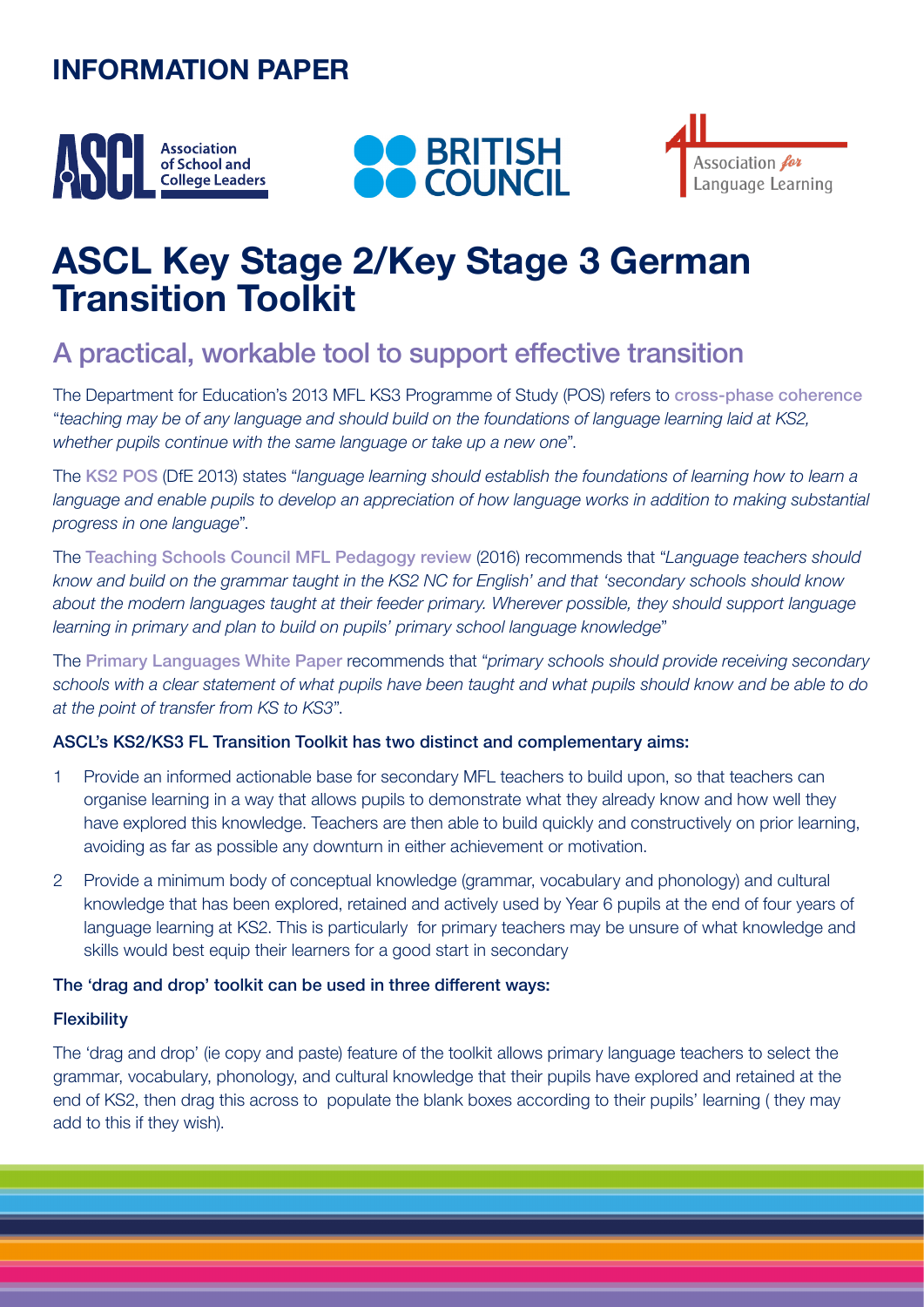### Transition scenarios

- 1 Where there are a small number of collaborative partner feeder schools, joint discussions can lead to an agreed conceptual body of knowledge to drag into and populate the blank boxes.
- 2 Where there are a large number of feeder primary schools, each school can drag and drop their pupils' learning into the boxes and secondary colleagues can determine the overlap in learning, so that there is at least a common actionable baseline.
- 3 Where a different language is taught in KS3 to KS2, secondary colleagues can use the populated toolkit to support the learning of a second language through making links to what they have learnt and building on transferable skills.

Where language teachers in partner primary and secondary schools are unable to meet, the toolkit can act as a virtual dialogue tool, giving primary colleagues autonomy to share examples of vocabulary, grammar and phonology explored and giving secondary colleagues the opportunity to request certain areas be explored.

The toolkit is available in French, German and Spanish and can be used or adapted by groups of partner and feeder schools. The aim is to provide genuine continuity of language learning between phases. It is important to note that the examples given here are exemplification only, this is not a prescriptive list. By the end of KS2, children should know a range of all word types, ie noun, pronoun, adjective, verb, adverb, conjunction, preposition as illustrated here.

### Department of Education:

"*Pupils should be taught to understand basic grammar appropriate to the language being studied, including (where relevant): feminine, masculine and neuter forms and the conjugation of high-frequency verbs; key features and patterns of the language; how to apply these, for instance, to build sentences; and how these differ from or are similar to English*."

This statement is taken from the [DfE KS2 Programme of Study for languages](https://www.gov.uk/government/publications/national-curriculum-in-england-languages-progammes-of-study). Whilst it makes suggestions as to which grammar 'should' be taught, many indications are broad and generalised such as 'key features and patterns of the language'.

ASCL's toolkit builds on [other transition toolkits](https://www.all-languages.org.uk/wp-content/uploads/2016/04/Transition-Toolkit.pdf) and aims to provide some suggested linguistic knowledge which has been retained and can be actively used by pupils at the end of KS2. Inevitably, pupils will have encountered more language than outlined here but this essential content and progress forms the basis for effective transition between stages as well as points of reference when introducing a new language in KS3. Repeating work is a strong demotivator; whereas if key language is revisited and extended, it can help with a sense of progress noted to be important for motivation and [transition](https://www.ripl.uk/wp-content/uploads/2020/04/OASIS_Summary_Graham_et_al._2016-5.pdf).

The suggestions are informed by and complement most commercial resources and packages aimed at supporting the teaching of KS2 languages.

### Overview of core elements

- Gender
- Agreement
- Nouns
- Adjectives
- Subject pronouns
- Possessive pronouns

### **www.ascl.org.uk**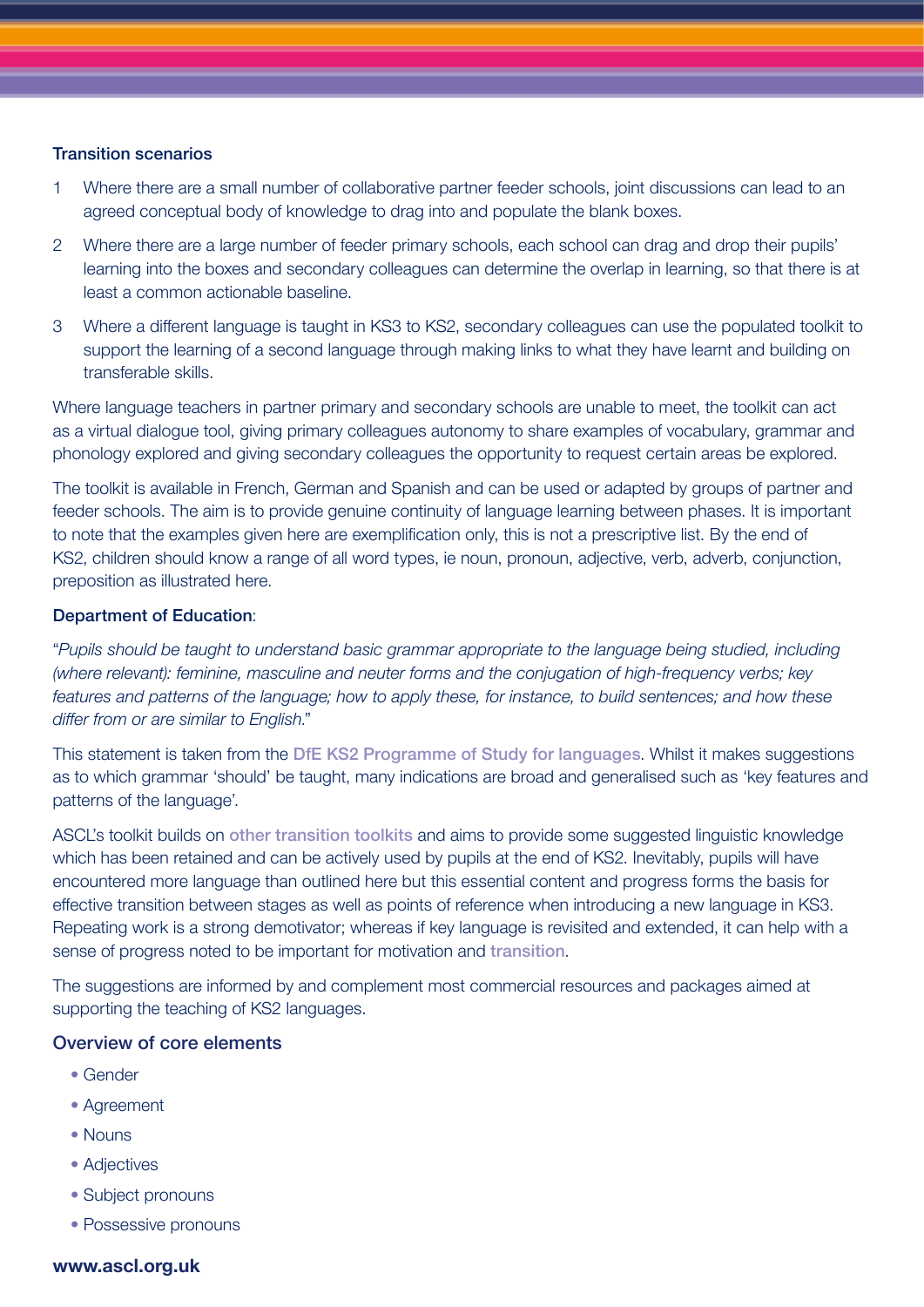- High frequency regular verbs
- High frequency irregular verbs
- Adverbs and adverbial phrases
- Prepositions
- There is/are
- Opinions (verbs and adjectives)
- How to make nouns plural
- Questions
- Imperatives
- Suggested Classroom Instructions to be used at KS2
- Suggested questions to be covered at KS2
- Agreed grammatical English terminology eg nouns, articles, determiners
- High frequency language such as colours, days of the week and months
- Conjunctions and intensifiers
- Umlauts and digraphs
- Word order
- Cultural knowledge
- Numbers

### Further information

DfE, National Curriculum in England: Languages programmes of study https://www.gov.uk/government/publications/national-curriculum-in-england-languages-progammesof-study

Teaching Schools Council, Modern Foreign Languages Pedagogy Review https://tscouncil.org.uk/wp-content/uploads/2016/12/MFL-Pedagogy-Review-Report-2.pdf

Research in Primary Languages, White Paper: Primary Languages Policy in England https://www.ripl.uk/wp-content/uploads/2019/02/RIPL-White-Paper-Primary-Languages-Policy-in-England.pdf

### ALL Connect Transition Toolkit

www.all-languages.org.uk/wp-content/uploads/2016/04/Transition-Toolkit.pdf

### ASCL KS2/KS3 Language Learning Transition Toolkit

www.ascl.org.uk/Help-and-Advice/Primary-education/KS2-KS3-Language-Learning-TransitionToolkit

Suzanne O'Farrell, ASCL MFL Consultant

British Council

Association for Language Learning

September 2020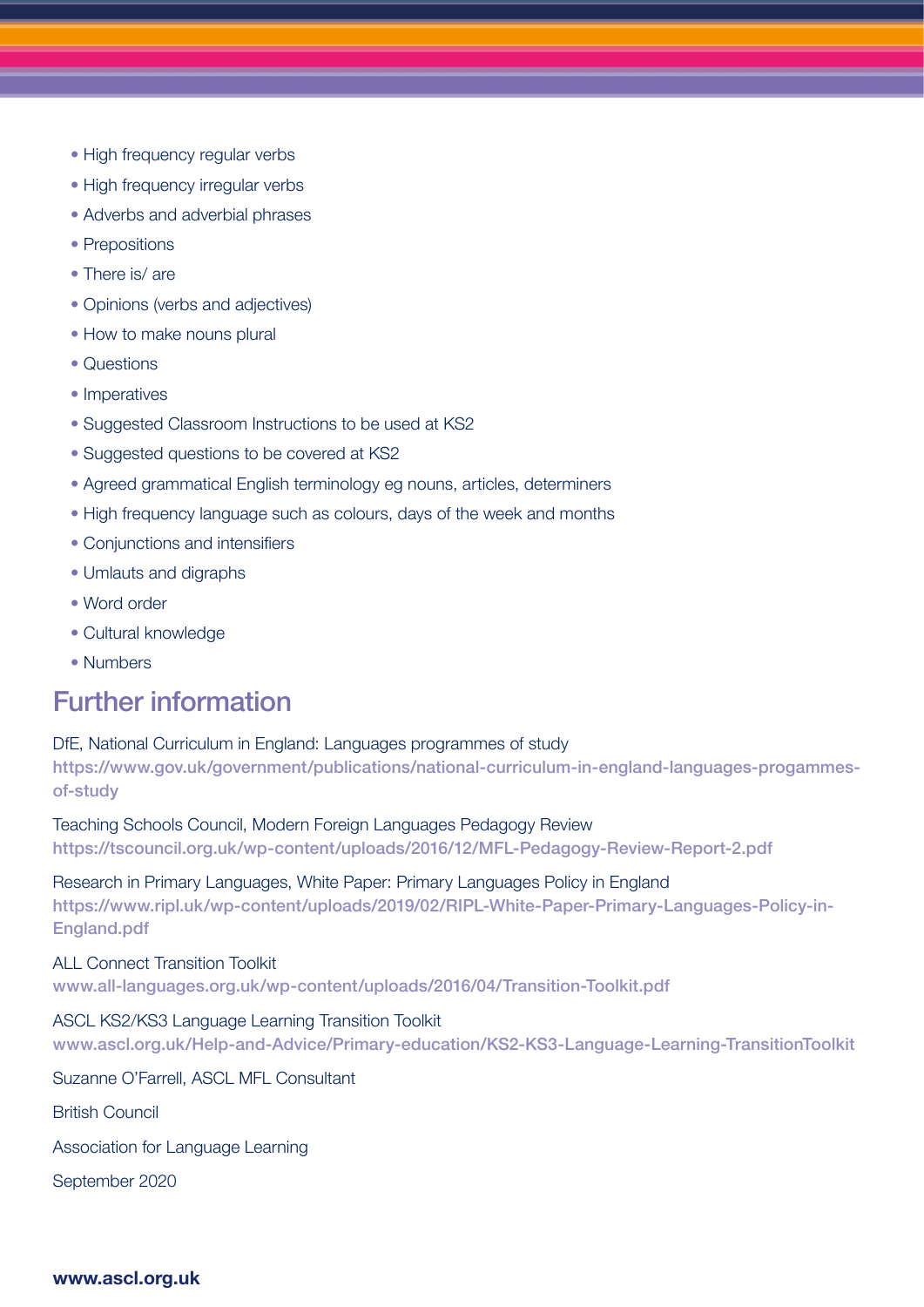# Appendix

### German Language Schemes of Work for KS2

**EARLY START's** lively videos feature real children in varied, interesting contexts, filmed in the foreign country, with authentic voices, and glimpses of everyday life and culture to help young beginners get a sound, ageappropriate foundation for language learning. These structured online resources offer lots of support for nonspecialist teachers: "whiteboard talking flashcards", original and authentic songs and cultural presentations. A Teacher's Manual aids lesson planning, with games and activities. Early Start offers a free trial/inspection service www.earlystartonline.com

PRIMARY LANGUAGES NETWORK transforms the provision of languages in primary schools with engaging teaching resources and comprehensive planning and assessment tools. We offer our KS2 primary scheme of work in French, German and Spanish which includes both "Click2Teach" for non-specialist teachers with audio stories, videos, songs, games and a language up-skilling course and "BeCreative" for confident language teachers with lesson plans, creative ideas and resources. To find out more and organise your virtual tour, please visit www.primarylanguages.network

### German Schemes of Work for Key Stage 2 – free of charge

### German in primary schools: ready-to-use material for non-specialists and substantial support for your school by the Goethe-Institut

The Goethe-Institut is the official cultural institute of the Federal Republic of Germany and supports school leaders, teachers, and learners of German to achieve their aims and helps to facilitate and strengthen the teaching of German.

### Services for introducing German at primary schools

- [Headteacher brochure](https://www.goethe.de/resources/files/pdf72/Goetha_Institut_Headteacher_Broch_ONLINE_01-161.pdf) which points out the advantages of teaching and learning German in the UK and shows the attainment targets in the first year of German achievable with the Goethe-Institut's scheme of work.
- Provision of [teaching material Felix and Franzi](https://www.goethe.de/ins/gb/en/spr/unt/kum/dfk/dff.html) developed by the Goethe-Institut for UK primary school teachers who have little or no initial German
- [Upskilling courses](https://www.goethe.de/ins/gb/en/spr/unt/kum/dfk/dwb.html) to help you get started and to equip non-specialist language teachers with a basic knowledge of German
- Film *[The Smart Choice: German at Primary Schools in the UK](https://www.youtube.com/watch?time_continue=2&v=QjBDAy4Nik0)*. Watch online or order your free copy at the Goethe-Institut London.
- German at Primary Schools in the UK booklet as a great tool to make the case for German on parent evenings and language days
- [Further training events in the UK](https://www.goethe.de/ins/gb/en/spr/unt/for/gia.html) as well as [scholarships for courses in Germany and Austria](https://www.goethe.de/ins/gb/en/spr/unt/for/deu.html) (culture, methodology and didactics, language courses)
- [Library service](https://www.goethe.de/ins/gb/en/sta/lon/bib.html) (extensive choice of current and inspiring books and resources for primary schools)
- Support in organising school projects and offering cultural events
- [Film screenings](https://www.goethe.de/ins/gb/en/spr/unt/ver/ffs.html) at the Goethe-Institut
- [THE LANGUAGE MAGICIAN](https://www.thelanguagemagician.net) a free assessment tool in the form of a videogame to be used at primary school level